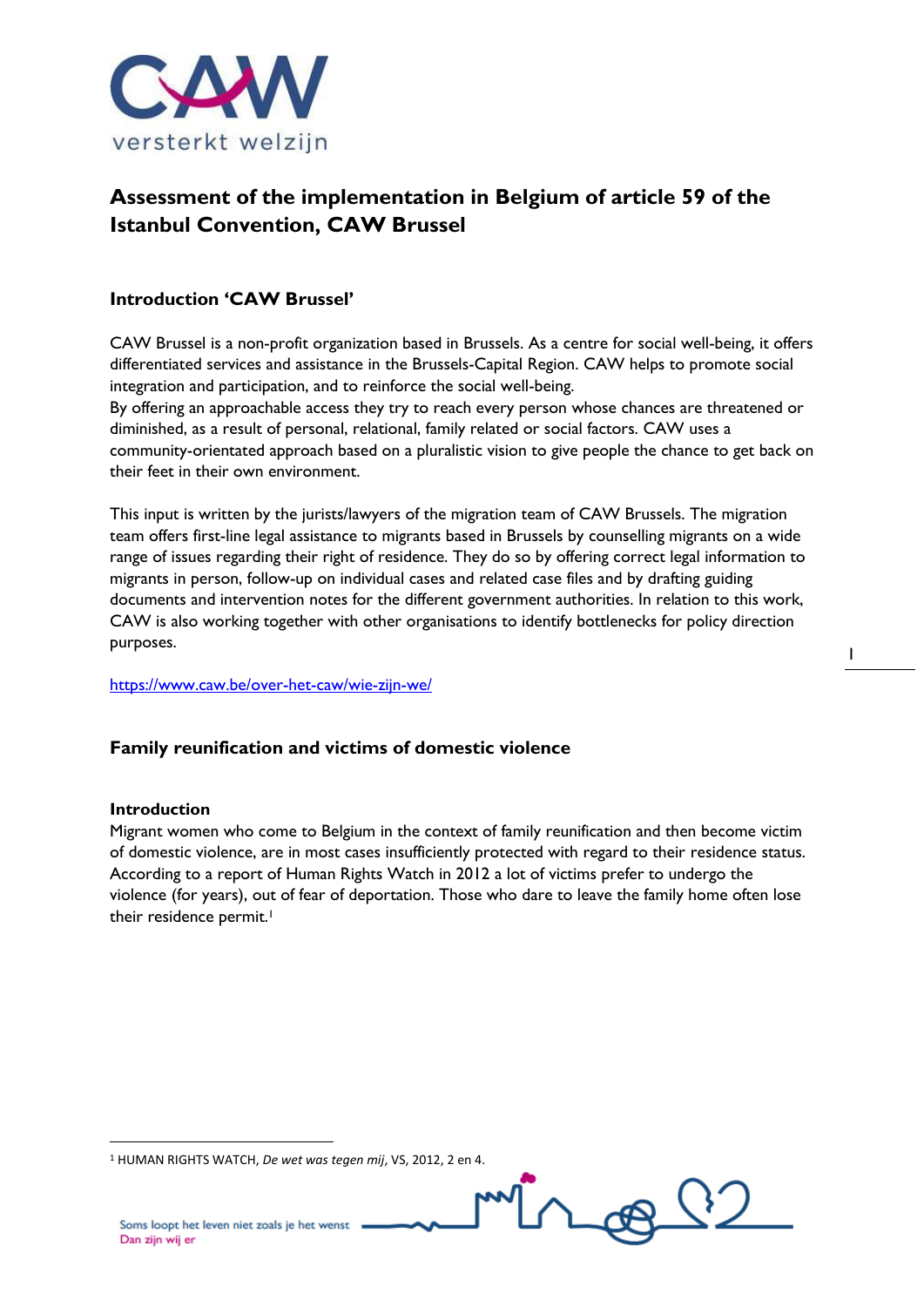

Since the amendments of the Belgian Immigration Act<sup>2</sup> in 2013<sup>3</sup> and 2016<sup>4</sup>, the period of conditional residency<sup>5</sup> under the family reunification procedure was extended (from three) to five years (!)<sup>6</sup>,

leaving victims of domestic violence highly vulnerable. The Belgian legislator tried to mend this by providing 'protection clauses', that need to insure the victim doesn't lose her right to residency in case she leaves the family home (and the perpetrator of the violence). However, these 'protection clauses' are very limited in their scope and are not fully and correctly applied in practice by the competent administration ('Office of Immigration' or 'DVZ'), in violation of the Istanbul Convention. One of the biggest shortcomings is the fact that the Office of Immigration is not transparent on how it applies the 'protection clauses': it does not communicate to the public in any way *who* is protected, under what *conditions*, which *procedure* needs to be followed and what *evidence* needs to be produced. Victims and social workers are literally left in the dark. As a result, even victims that would be eligible in practice to obtain protection, either lose their residency or continue to undergo the violence.

For the purpose of this contribution we will only focus on the implementation of article 59 §§ 1-3 of the Istanbul Convention, as only these provisions are relevant with regard to family reunification in Belgium. In what follows we give a short overview of the major shortcomings in Belgian legislation and practice, which we believe to be in direct violation of the Convention.

# **A. Not all victims of domestic violence are protected (> violation of article 59 §1 Convention)**

According to article 59 §1 of the Istanbul Convention *"[P]arties shall take the necessary legislative or other measures to ensure that victims whose residence status depends on that of the spouse or partner as recognised by internal law, in the event of the dissolution of the marriage or the relationship, are granted in the event of particularly difficult circumstances, upon application, an autonomous residence permit irrespective of the duration of the marriage or the relationship"*.

2

According to the Explanatory Report to the Istanbul Convention, paragraph 1 of article 59 Convention requires Parties to the Convention to take the necessary legislative or other measures to ensure that *migrant victims [of domestic violence] whose residence status is conditional on marriage or on being in a relationship* are granted an autonomous residence permit of a limited validity in the event of the dissolution of the marriage or the relationship.

<sup>&</sup>lt;sup>2</sup> Wet van 15 december 1980 betreffende de toegang tot het grondgebied, het verblijf, de vestiging en de verwijdering van vreemdelingen, *BS* 31 december 1980.

<sup>3</sup> Programmawet van 28 juni 2013, *BS* 1 juli 2013.

<sup>4</sup> Wet houdende diverse bepalingen inzake asiel en migratie van

<sup>4</sup> mei 2016, *BS* 27 juni 2016.

<sup>5</sup> This is the period in which the right to residency is dependant on meeting the conditions for family reunification, *inter alia* forming a family unit or cohabitation with the sponsor. In principle, these conditions have to be met during five years. <sup>6</sup> According to the Explanatory Report to the Istanbul Convention (p 51) most Council of Europe member states require spouses or partners to remain married or in a relationship for a period ranging from one to three years for the spouse or partner to be granted an autonomous residence status. This makes Belgium one of the countries that apply the longest duration of conditional stay among Council of Europe member states.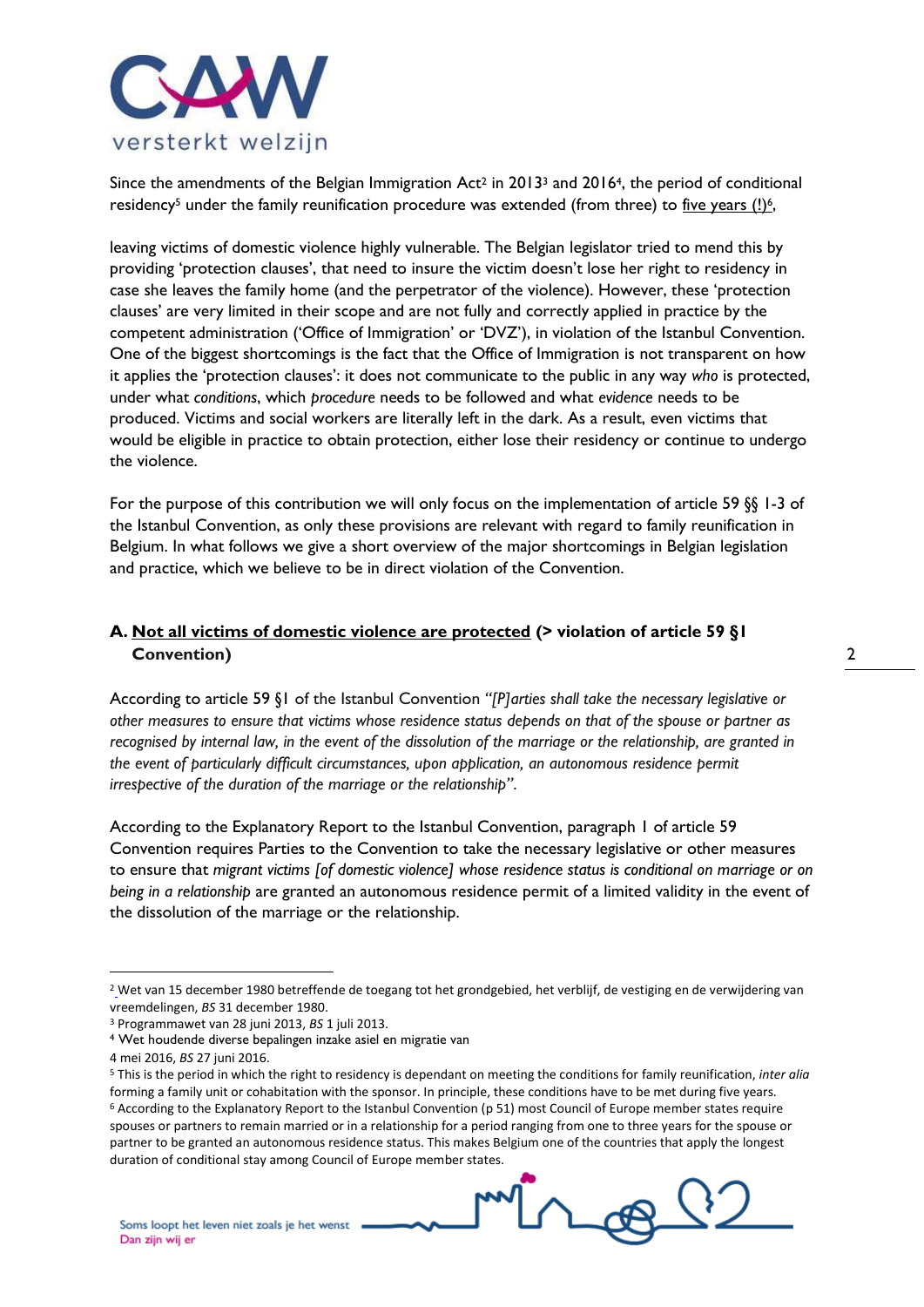

Neither the provision of article 59 §1 of the Istanbul Convention itself, nor the Explanatory Report to the Istanbul Convention, provide exceptions to this protection clause, making it applicable to *all* migrant victims whose residence status is conditional on marriage or on being in a relationship.

However, the Belgian Immigration Act does provide exceptions to the protection prescribed by the Convention. More specifically, it doesn't provide any protection for victims of domestic violence whose residence status depends on that of the spouse or partner:

- 1) when the sponsor himself is a third country national with a temporary residency in Belgium7;
- 2) when the victim has the nationality of an EU-member state and is the spouse or partner of an EU-sponsor (including a Belgian national).

To fulfill its obligations under the Istanbul Convention, Belgium will have to extend its protection clauses to all victims of domestic violence in a family reunification procedure, regardless of the residency status of the sponsor and regardless of their own nationality.

### **B. No protection during all the stages of the family reunification procedure (> violation of article 59 §1 Convention)**

Article 59 §1 of the Istanbul Convention provides protection for "victims whose residence status depends on that of the spouse or partner". The Convention does not specify the type of (legal) residency status of the victim, only that it should be dependent upon that of the spouse or partner.

However, in Belgium the competent administration (the Office of Immigration) only applies the protection clauses to victims that have a right to residency *for more than three months*, leaving out all the victims with a right to residency *not* for more than three months8. Are thus *not* protected in Belgium:

- spouses or partners that apply for family reunification in Belgium (and not from abroad) in possession of an orange card ('attestation d'immatriculation'), valid for 6 months or 9 months (and possibly prolonged to 15 months).
- spouses or partners that apply for family reunification in Belgium (and not from abroad) in possession of an annex 19 or 19ter. These documents prove that you have applied for family reunification with an EU-citizen (including a Belgian national) and that you are yourself either

-



<sup>&</sup>lt;sup>7</sup> See article 10bis Immigration Act. Examples are labour migrants or foreign students. When their spouses or partners join them under the family reunification procedure and become victim of domestic violence, they enjoy no protection at all in terms of residency if they leave the family home.

<sup>8</sup> The term 'a right to residency for more than three months' is a bit misleading, because there are several types of legal residence statuses that do not entail a residency right for more than three months, but nevertheless concern legal stays that can last over a year. Examples are: an application for family reunification that still needs to be examined by the competent authority or the application has been rejected but a suspending appeal has been lodged or residency for more than three months was granted and later withdrawn, followed by a suspending appeal. In all these cases the victim is granted a temporary residence permit with a validity varying from one (and monthly prolonged for an undetermined period of time, for the duration of the appeal) to six , nine, twelve or fifteen months. Some victims are in possession of an annex 19 or 19ter. This concerns EU-citizens and their family members who have a declarative right to residency. These documents are proof of a lodged application and entail legal residency, but with no specific duration of validity.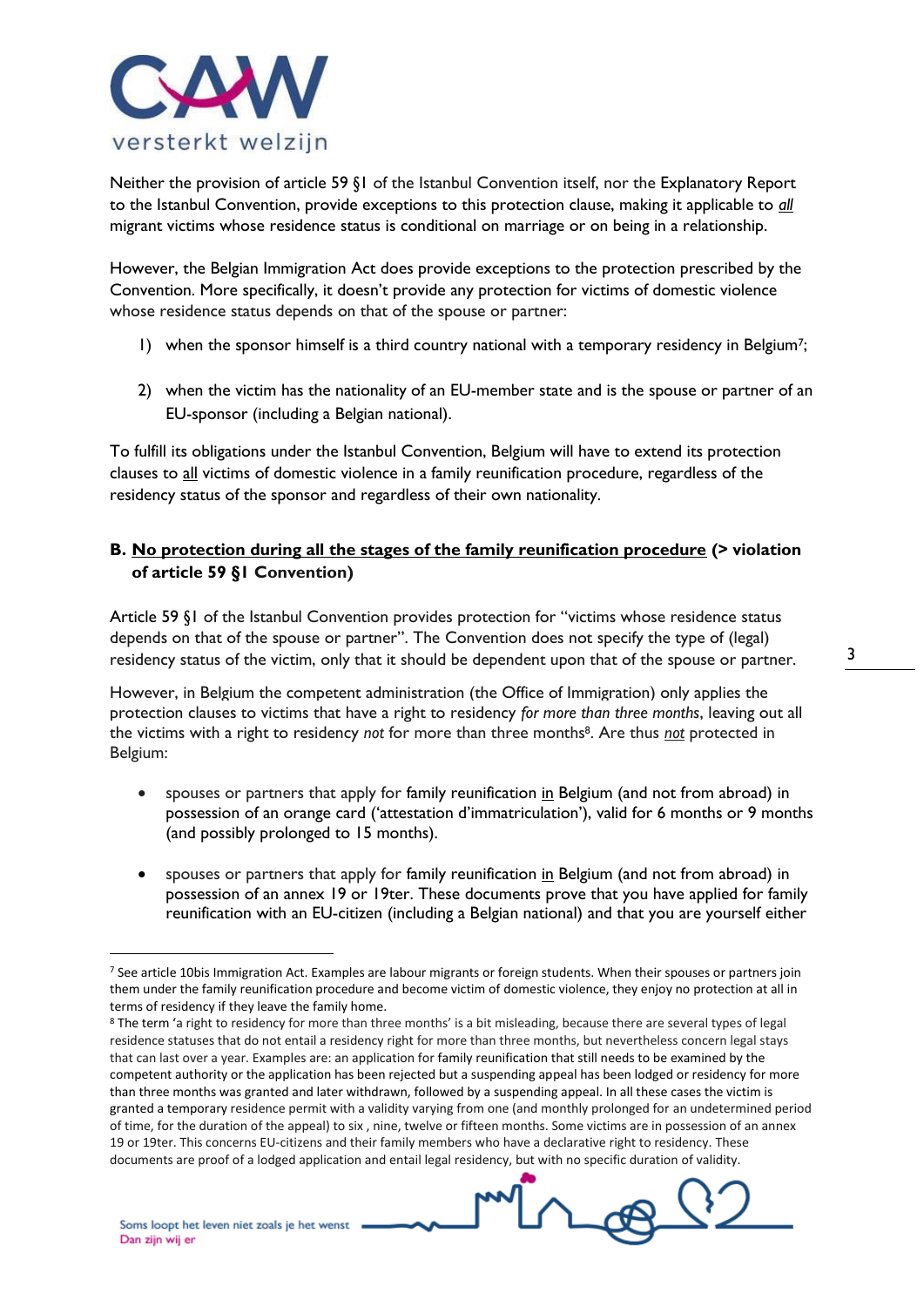

an EU-citizen (= annex 19), or a third country national (= annex 19ter). Because the fundamental and personal right of residence in another Member State is conferred directly on Union citizens and their family members by Union law and is not dependent upon their having fulfilled administrative procedures, it is generally accepted in Belgian jurisprudence that an annex 19 and 19ter counts as a legal residency.

Effective protection from the start of the application for family reunification (meaning: from the moment they receive an annex 19, 19ter or orange card) is crucial as migrant spouses or partners often become victims of violence at a very early stage of their arrival.

 spouses or partners that applied for family reunification in Belgium, whose application was refused (for instance, because the migrant victim fled the violence and no longer cohabitated with the sponsor) or whose application was approved, but who's residence permit was later withdrawn because the victim no longer met the conditions for family reunification during the period of conditional stay. In both cases, the victim can lodge a suspending appeal with the Conseil du Contentieux des Etrangers ('CCE') in which case it will receive a temporary residence permit in the form of an annex 35, which is monthly renewed for the duration of the appeal. A victim in possession of an annex 35 is not protected by the Office of Immigration because it is not considered a right to residency *for more than three months.* At the same time, the CCE has limited powers: if the violence is only raised for the first time during the appeal procedure (and not *before* the Office of Immigration refused or withdrew the victim's residence permit), the Court may not take the violence into account. The Court can only check the legality of the decision of the Office of Immigration, based on the elements at hand *at the time of the appealed decision*. This could be remediated by expanding the competence of the CCE in family reunification procedures, allowing the CCE to accept evidence of violence presented by the victim for the first time during the appeal procedure.

### **C. No protection for victims with no legal residency (> violation of article 59 §3 Convention)**

Where article 59 §1 of the Istanbul Convention provides protection for victims with (legal) residence status (dependent on that of the spouse or partner), article 59 §3 of the Convention provides protection for (undocumented) victims with no legal residency, in two specific situations:

- 1) where the competent authority considers that their stay is necessary owing to their personal situation;
- 2) where the competent authority considers that their stay is necessary for the purpose of their co-operation with the competent authorities in investigation or criminal proceedings.

If one or both of these situations occur, Parties to the Convention have the obligation to provide renewable permits. At present, Belgium doesn't provide any residence permits for undocumented victims, in either situation. It is not provided in the Immigration Act, nor is any protection in such cases granted in practice (by the discretionary power of the Office of Immigration). In theory there is a possibility for the victim to apply for a residence permit based on article 9bis Immigration Act, but there is no legal certainty whatsoever that a permit will be granted in these specific circumstances. There are no transparent criteria available and it's totally dependent, as any application based on article 9bis Immigration Act, on the discretionary power of the Office of Immigration.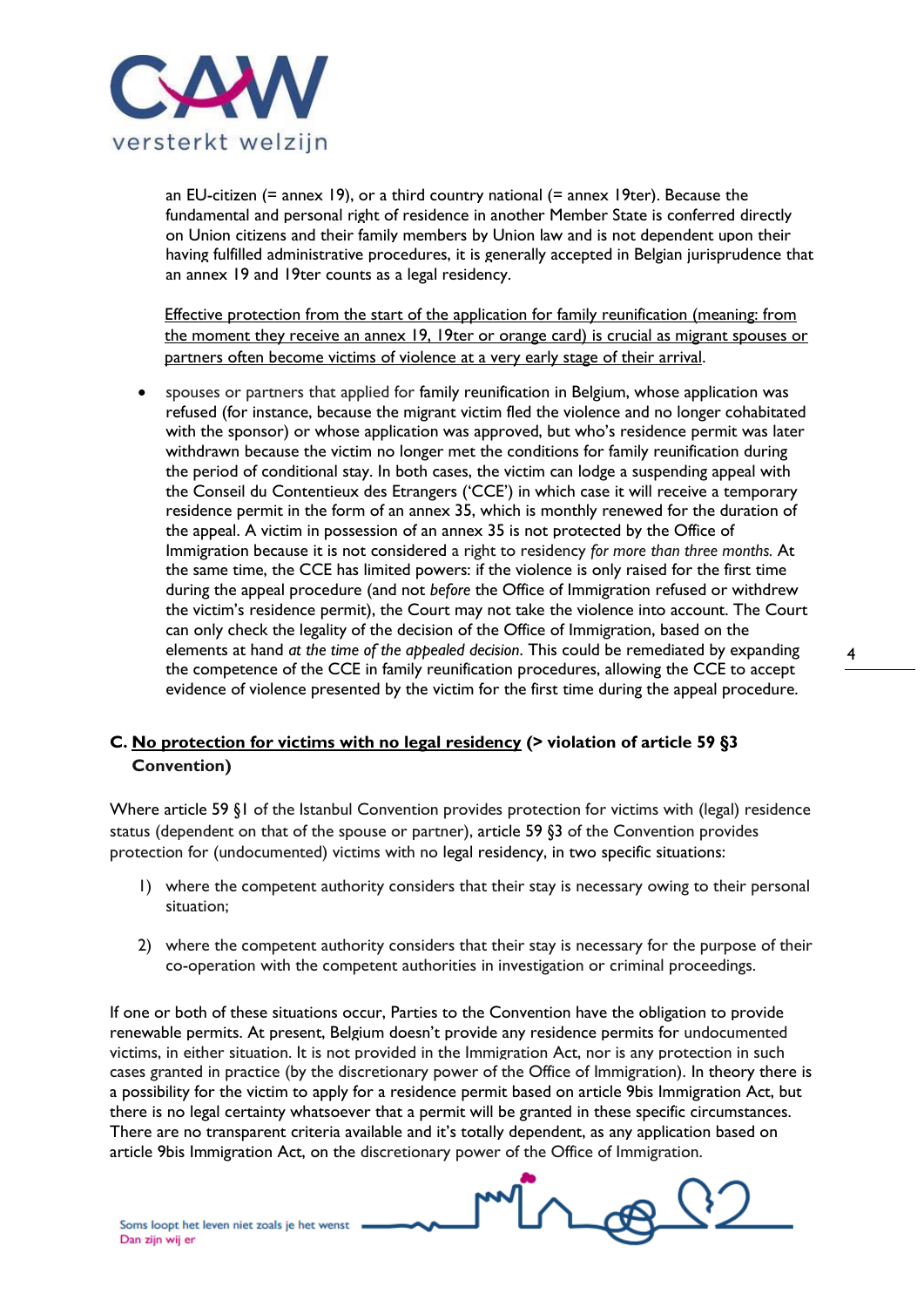

Protection for undocumented victims is also relevant for family reunification, as several family members in a family reunification procedure are temporarily without any residence permit.

# **D. Expulsion of the violent spouse or partner: not always suspension of expulsion proceedings against the victim and no possibility to apply for a residence status on humanitarian grounds (> violation of article 59 §2 Convention)**

Whether a migrant victim may obtain the suspension of expulsion proceedings due to expulsion proceedings against the violent spouse or partner (on which the residence status of the victim is dependent), depends on the type of family reunification procedure.

- 1) A victim, who's the family member of a third country national with permanent residency in Belgium or a third country national with international protection in Belgium, is always protected against violence in terms of residency status. This is also the case when expulsion proceedings would be initiated against the violent spouse or partner, but *only* if the violence is timely notified to the Office of Immigration (this means *before* the residence permit of the migrant victim is withdrawn). This is why it's absolutely crucial that the application of the 'protection clauses' by the Office of Immigration is transparent to the public (see infra point E), so that victims, as well as social workers can notify the violence timely to the competent authority. If the violence hasn't been timely reported to the Office of Immigration, there is in theory a suspensive appeal at the disposal of the victim. However, this will not serve the victim because of the limited competence of the CCE (as already mentioned above): the Court can only check the legality of the decision of the Office of Immigration, based on the elements at hand (of the Office of Immigration) *at the time of the appealed decision*. There is also no possibility for the victim to apply for a residence status on humanitarian grounds, as required by article 59 §2 Istanbul Convention9. 10
- 2) A victim, who's the family member of a third country national with temporary residency in Belgium without international protection status,<sup>11</sup> does not enjoy any protection in terms of residency in case of violence, nor does it have a suspensive appeal at its disposal in case of expulsion proceedings due to expulsion proceedings against the violent spouse or partner. This is in direct violation of article 59 §2 Istanbul Convention.
- 3) A victim, who's the family member of an EU-citizen (including a Belgian national), and has itself the nationality of an EU-member state, does not enjoy any protection in terms of residency in case of violence (as mentioned above). Moreover, expulsion of the EU-sponsor



<sup>9</sup> As interpreted by §306 Explanatory Report to the Istanbul Convention.

<sup>&</sup>lt;sup>10</sup> In theory there is a possibility for the victim to apply for residence status based on article 9bis Immigration Act, but there is no legal certainty whatsoever that it will be granted in these specific circumstances. There are no transparent criteria available and it's totally dependent, as any application based on article 9bis Immigration Act, on the discretionary power of the Office of Immigration. In any case, there is no policy to grant residence status to victims of domestic violence to our knowledge.

<sup>&</sup>lt;sup>11</sup> For example labour migrants or foreign students.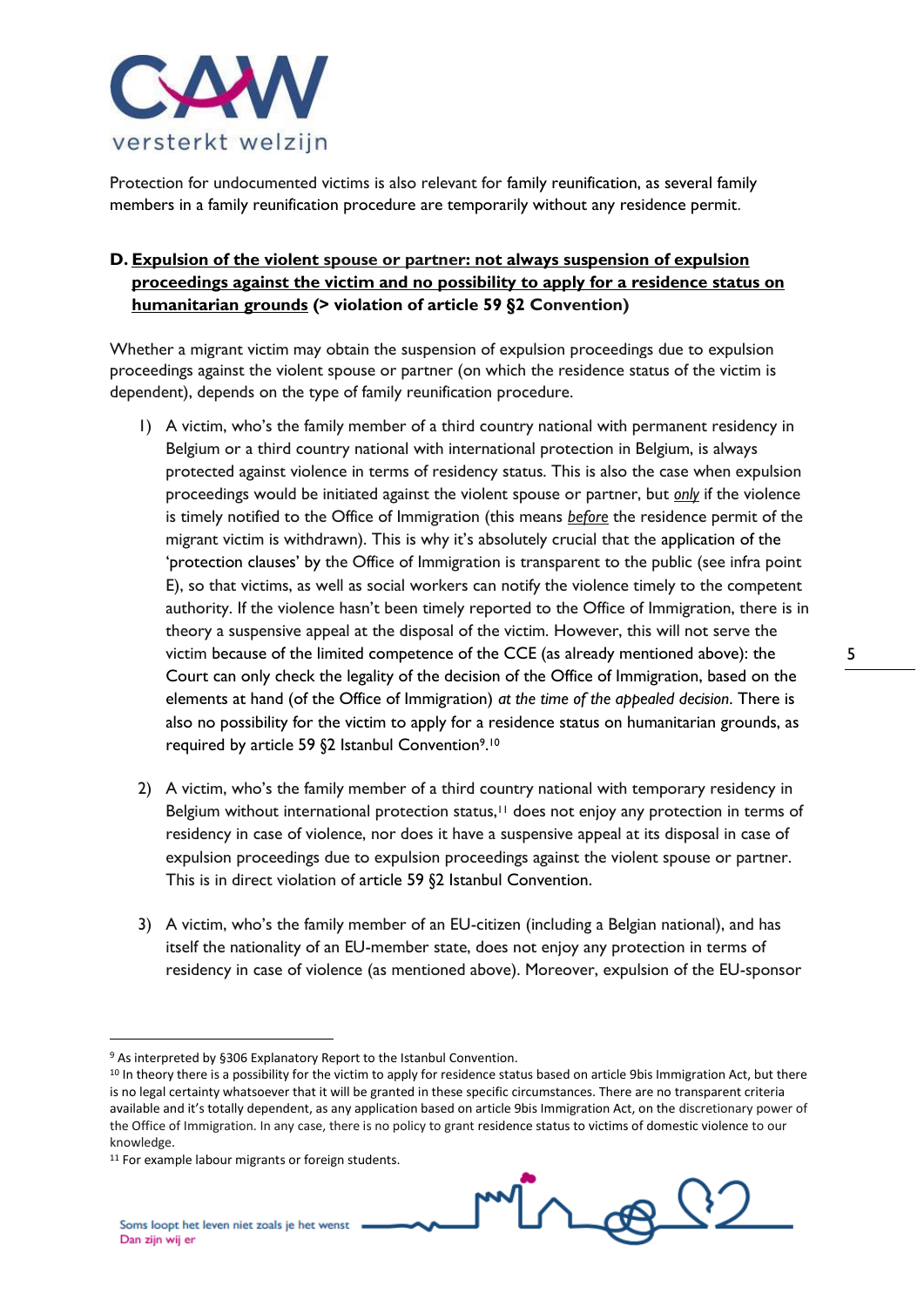

is an explicit ground for withdrawal of the residence permit of the EU-victim. The victim does have the possibility to lodge a suspensive appeal at the CCE, but the CCE will not be

able to take the violence into account if the violence was only raised for the first time before the CCE (and not before the Office of Immigration *before* the latter took the appealed decision). In theory there is a possibility for the EU-victim to apply for residence status based on article 9bis Immigration Act, but there is no legal certainty whatsoever that it will be granted in these specific circumstances and to our knowledge, there is no policy to grant residence status to victims of domestic violence.

4) A third-country national, who's the family member of an EU-citizen (including a Belgian national), and victim of violence, enjoys protection in terms of residency in case of violence, as long as the violence is timely notified to the Office of Immigration (= before the Office of Immigration ends the residency of the victim). However, expulsion of the EU-sponsor is an explicit ground for withdrawal of the residence permit of the victim. According to the European Court of Justice a third-country national, who is divorced from a EU- citizen at whose hands she has been the victim of domestic violence during the marriage, cannot rely on the retention of her right of residence in the host Member State, where the commencement of divorce proceedings post-dates the departure of the Union citizen spouse from that Member State.<sup>12</sup> In other words: if the EU-spouse or partner is expelled *before* the commencement of divorce proceedings, Belgium can end the residence status of the thirdcountry national, regardless of domestic violence suffered by the victim. The victim can then lodge a suspensive appeal at the CCE. In theory there is a possibility for the victim to then apply for residence status based on article 9bis Immigration Act, but as said, there is no legal certainty or policy that residence status will be granted based on the domestic violence.

### **E. No transparent conditions or procedure for protection (> violation of article 59 §1 Convention)**

According to the Explanatory Report to the Istanbul Convention *"[t]he drafters felt it best to let Parties establish, in accordance with internal law, the conditions relating to the granting and duration of the autonomous residence permit, following an application by the victim. This includes establishing which public authorities are competent to decide if the relationship has dissolved as a consequence of the violence endured by the victim and what evidence is to be produced by the victim.*" 13

At present there is no procedure made public in Belgium in any way to allow victims of domestic violence in a family reunification procedure (or undocumented victims) to obtain protection in terms of residency status. There is no public announcement on:

 **which authority is competent** to decide if the relationship has dissolved as a consequence of the violence endured by the victim. In practice, this is the Office of Immigration but this was never made public and no information on the subject can be found,

<sup>12</sup> Case C-115/15.

<sup>13</sup> §303 Explanatory Report to the Istanbul Convention.